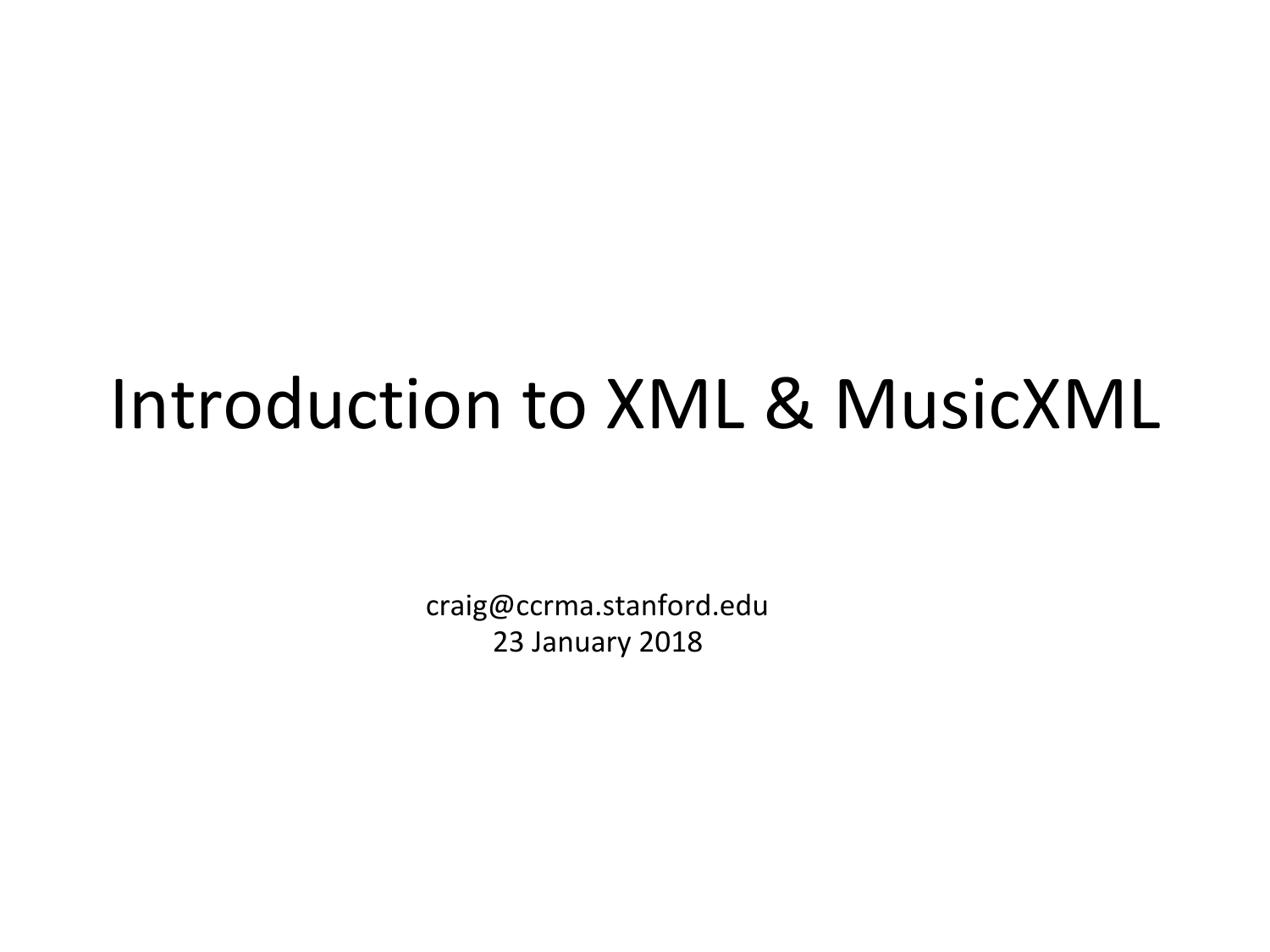## MusicXML

<?xml version="1.0" encoding="UTF-8" standalone="no"?> <!DOCTYPE score-partwise PUBLIC "-//Recordare//DTD MusicXML 1.0 Partwise//EN"

 "http://www.musicxml.org/dtds/1.0/partwise.dtd"> 

#### **<score-partwise>**

 <identification> 

 <encoding> 

<software>Finale 2016 for Mac</software>

<software>Dolet Light for Finale 2012</software>

 <encoding-date>2018-01-21</encoding-date> 

 </encoding> 

 </identification> 

 <part-list> 

<score-part id="P1">

```
<part-name>MusicXML Part</part-name>
```
 <score-instrument id="P1-I1"> 

 <instrument-name>Garritan: ARIA Player</instrument-name> 

 </score-instrument> 

<midi-instrument id="P1-I1">

 <midi-channel>1</midi-channel> 

 <midi-bank>15489</midi-bank> 

 <midi-program>1</midi-program> 

 </midi-instrument> 

 </score-part> 

 </part-list> 

 <!--=========================================================--> 



 $\langle$ !--  $\ldots$  --> is a comment in XML

visual barline for readability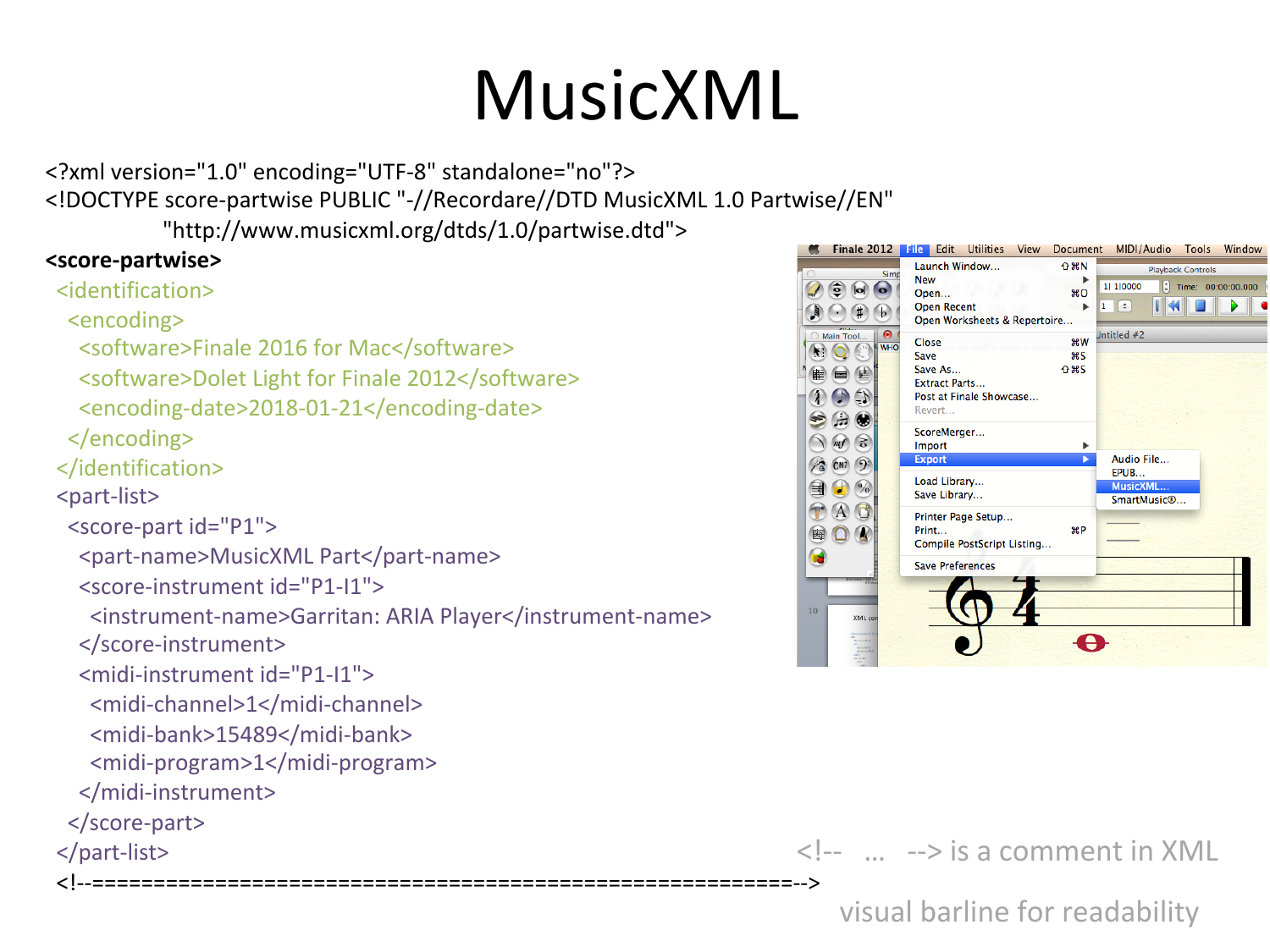# MusicXML (2)

<part id="P1"> <measure number="1">  $<$ print $/$ > <attributes> <divisions>**2**</divisions> <**key**> <fifths>0</fifths> <mode>major</mode> </key> <**time**> <beats>4</beats> <beat-type>4</beat-type> </time> <**clef**> <sign>G</sign> <line>2</line> </clef> </attributes> <sound tempo="120"/> 

 <note default-x="86"> <pitch> <step>C</step> <octave>4</octave> </pitch> **<duration>8</duration>** 4 quarter notes <voice>1</voice> <type>whole</type> </note> <barline location="right"> <bar-style>light-heavy</bar-style> </barline> </measure> </part> <!--=========================================================--> </score-partwise> Compare to GUIDO:  $[c/1]$ divisions per quarter note looks like a whole note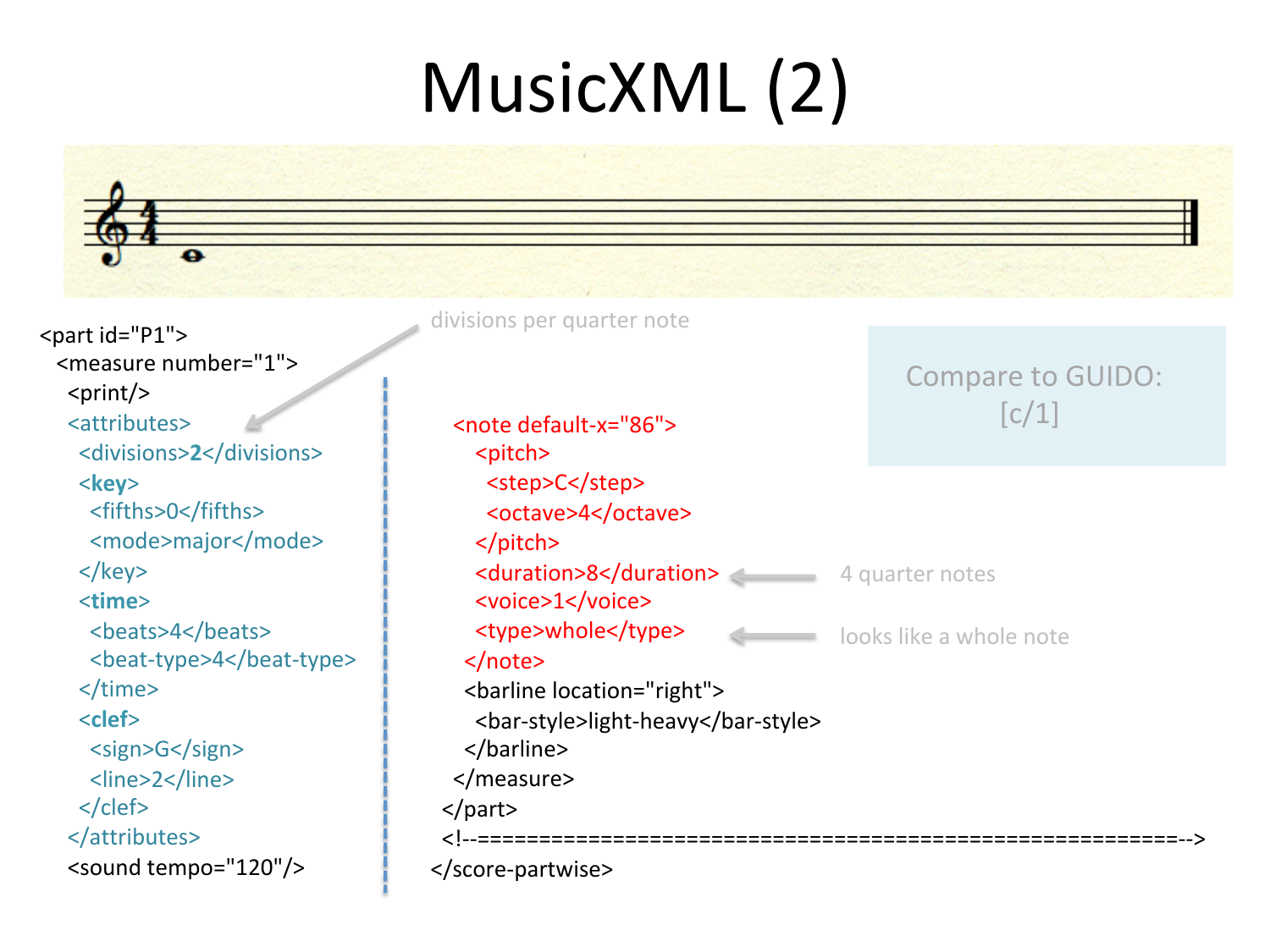#### XML Development

#### • eXtensible Markup Language

Version 1.0 :: 1998 Version 1.1 :: 2004 Version 1.1.5 :: 2008 **Version 0**  $\therefore$  **1996** 

http://en.wikipedia.org/wiki/XML 

Predecessor: SGML (Standardized Generalized Markup Language)

 $1970's - 1980's$ 

http://en.wikipedia.org/wiki/Standard\_Generalized\_Markup\_Language

HTML 1.0 1991 2.0 1995 4.0 1997 5.0 2008 

Predecessor: GML (Generalize Markup Language) 1960's 

http://en.wikipedia.org/wiki/IBM\_Generalized\_Markup\_Language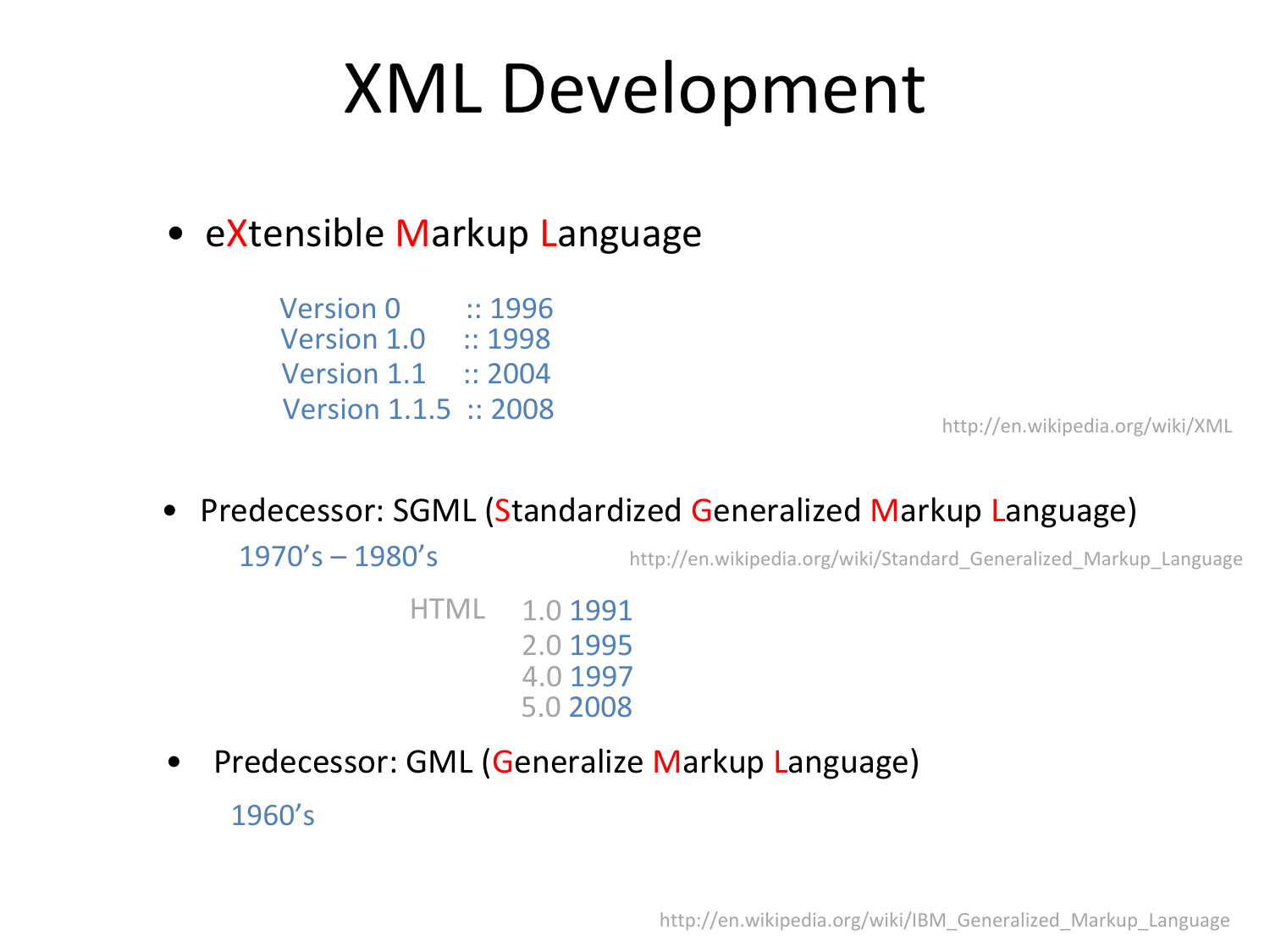#### XML data structure

• XML describes a tree structure:



• Serialization: 

<A>  $<$ B/ $>$  $<\mathsf{C}\mathsf{>}$  $\langle E/ \rangle$  $\langle F/ \rangle$  $$  <D> <G>  $<$ H $/$ >  $<$ /G>  $<$ /D>  $<$ /A>

• Equivalent serialization: <A><B/><C><E/>><C><F/></C></C><D><G><H/></G></D></A>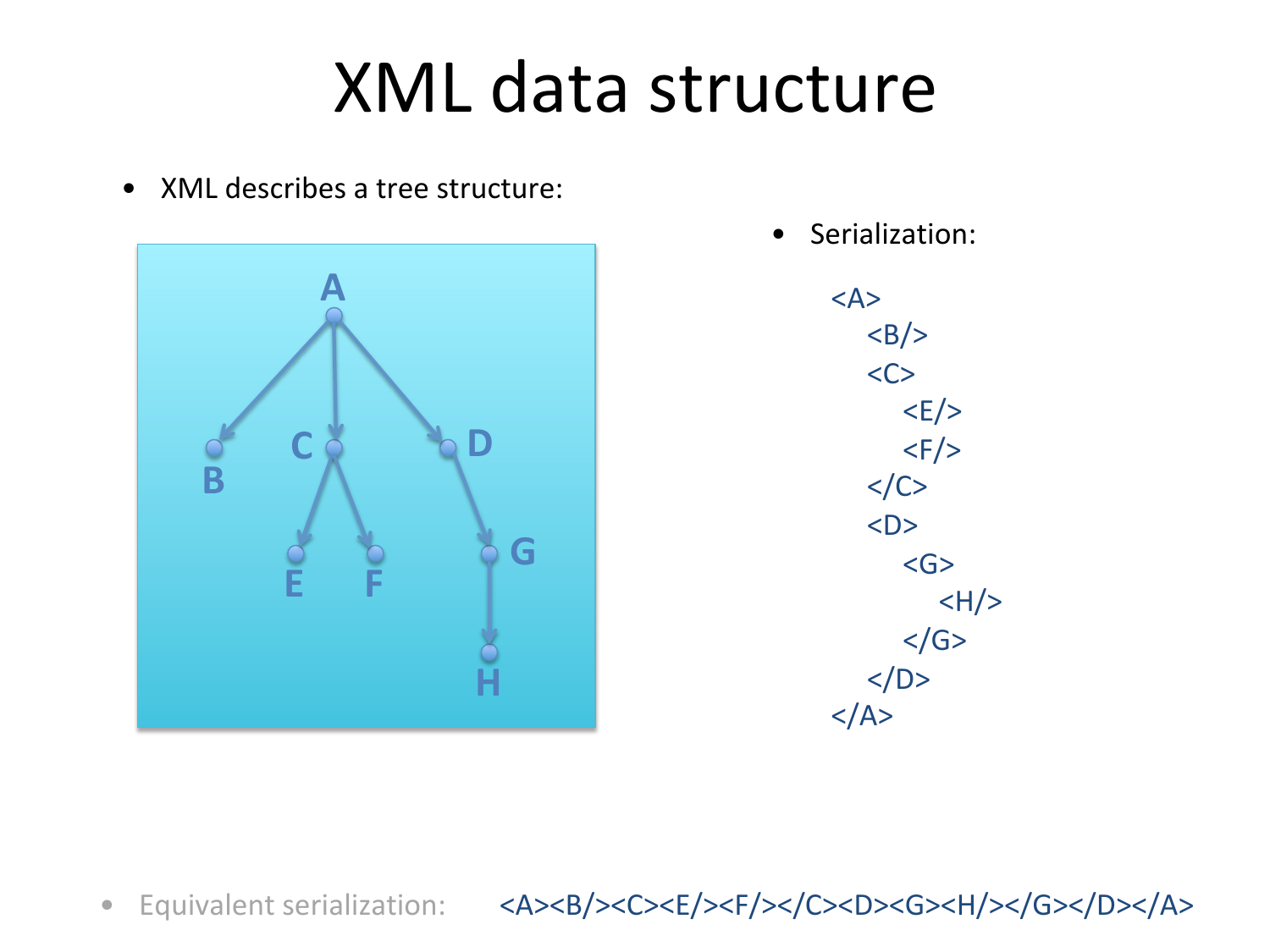#### XML data structure

• XML describes a tree structure:



• Same data structure as directories/folders on a hard disk

• Same conceptualization as LISP code:

**(A B (C E F) (D (G (H))))** 

#### Only one "root node" allowed in document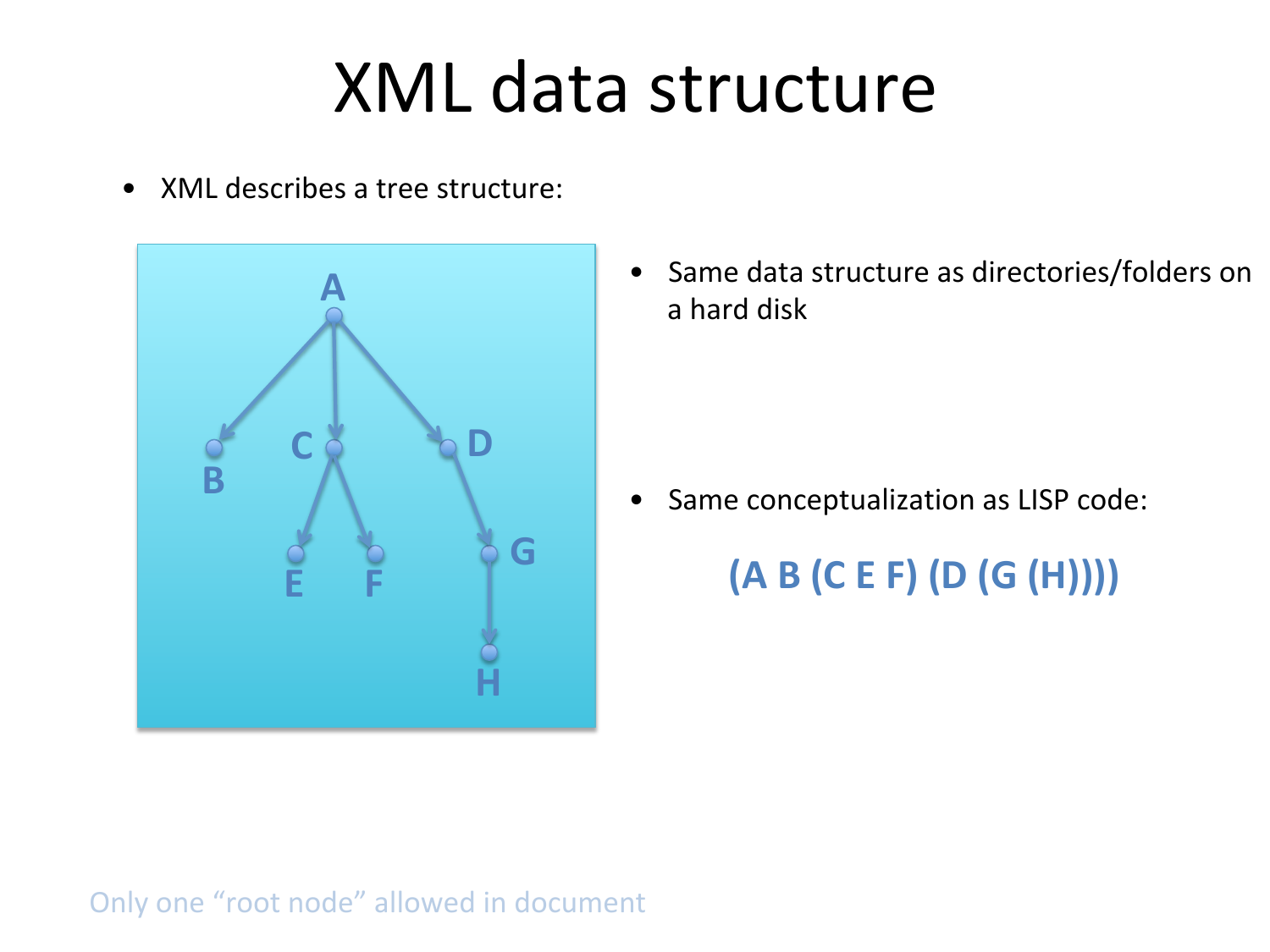# XML Terminology

<A>  $\langle B \rangle$  $\langle C \rangle$  $\langle E/ \rangle$  $\langle F/ \rangle$  $\langle$ /C>  $<$ D>  $<$ G $>$  $\langle H \rangle$  $<$ /G>  $<$ /D>  $<$ /A>

- <C>...</C> is an *element* (tree node)
- C is the element's *name*
- < C> is a *start tag*
- $\lt/C>$  is an end tag
- <E/> and <F/> are *element* content of <C>
- **Plain text inside of an element is** *text* **content**

- $\left\langle H \right\rangle$  is an element without contents (terminal node)
- $\langle H \rangle$  is equivalent to  $\langle H \rangle$
- Start tags must be followed by matching end tag, or the shorthand  $\langle xxx/2 \rangle$  must be used.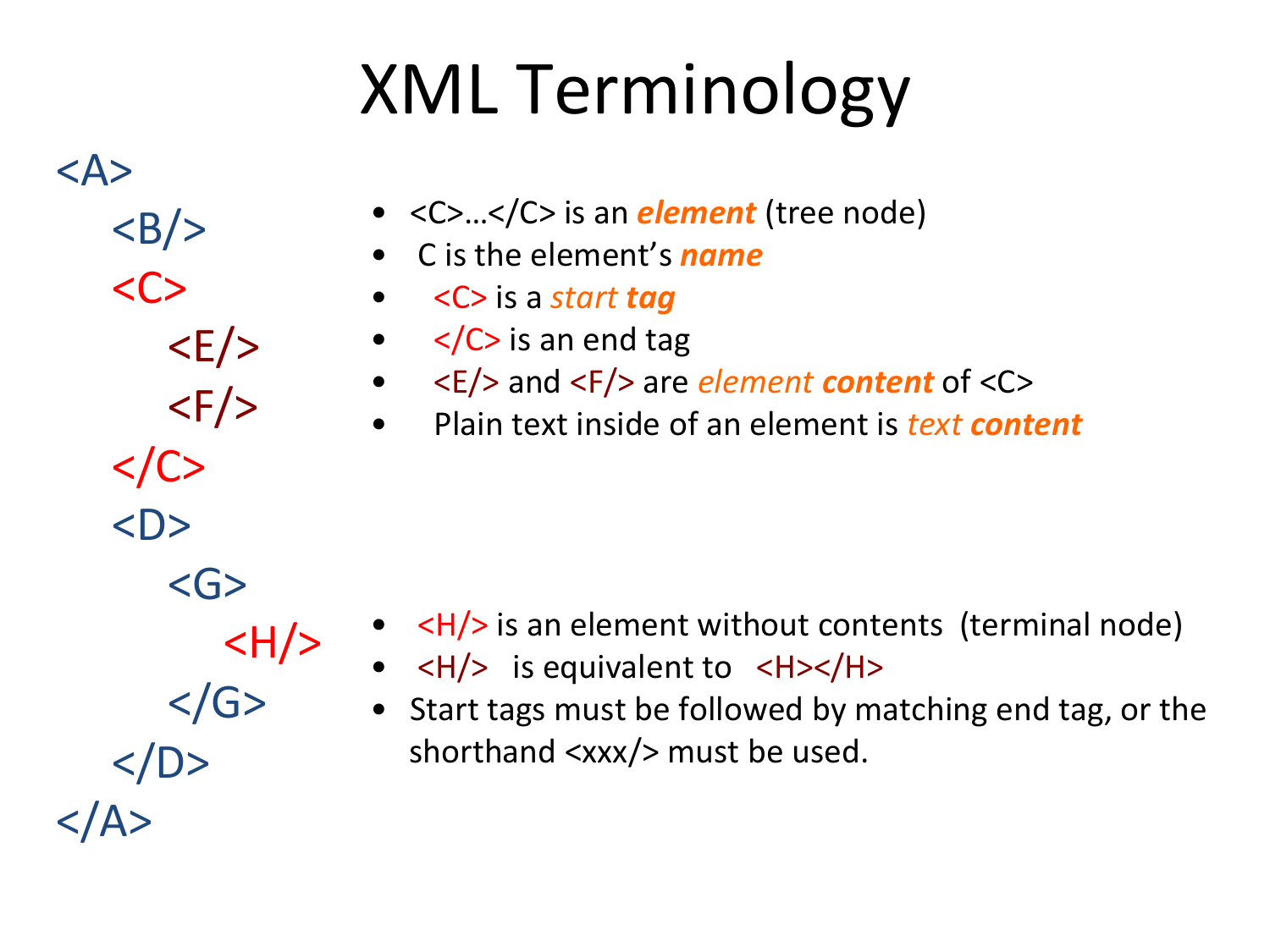#### Element Attributes

• Elements can contain a list of attributes within the start tag

#### $\langle A \rangle$  a="1" b="two" c="1 and 2">

- Element **A** has three *attributes*: a, b, and c.
- A is the *name* of the attribute, 1 is its value.
- Attributes must have values.  $c = 1$ " represents an attribute without a value.
- Attributes are optional (similar to key values in LISP).
- The value of a is 1, the value of b is two and the value of c is 1 and 2.
- XML Attribute values *must* be enclosed in double or single quotes.
- Only one attribute of a given name allowed. Bad example:  $\langle A \rangle$  a="1" a="2">
- Attributes are considered unordered:

 $\langle A \rangle$  a="1" b="two"> is identical to  $\langle A \rangle$  b="two" a="1">

HTML attributes do not need to be enclosed in quotes:

 $\lt$ table cellpadding=10> is equivalent to  $\lt$ table cellpadding="10"> XHTML is does not allow the first case since quotes are always needed.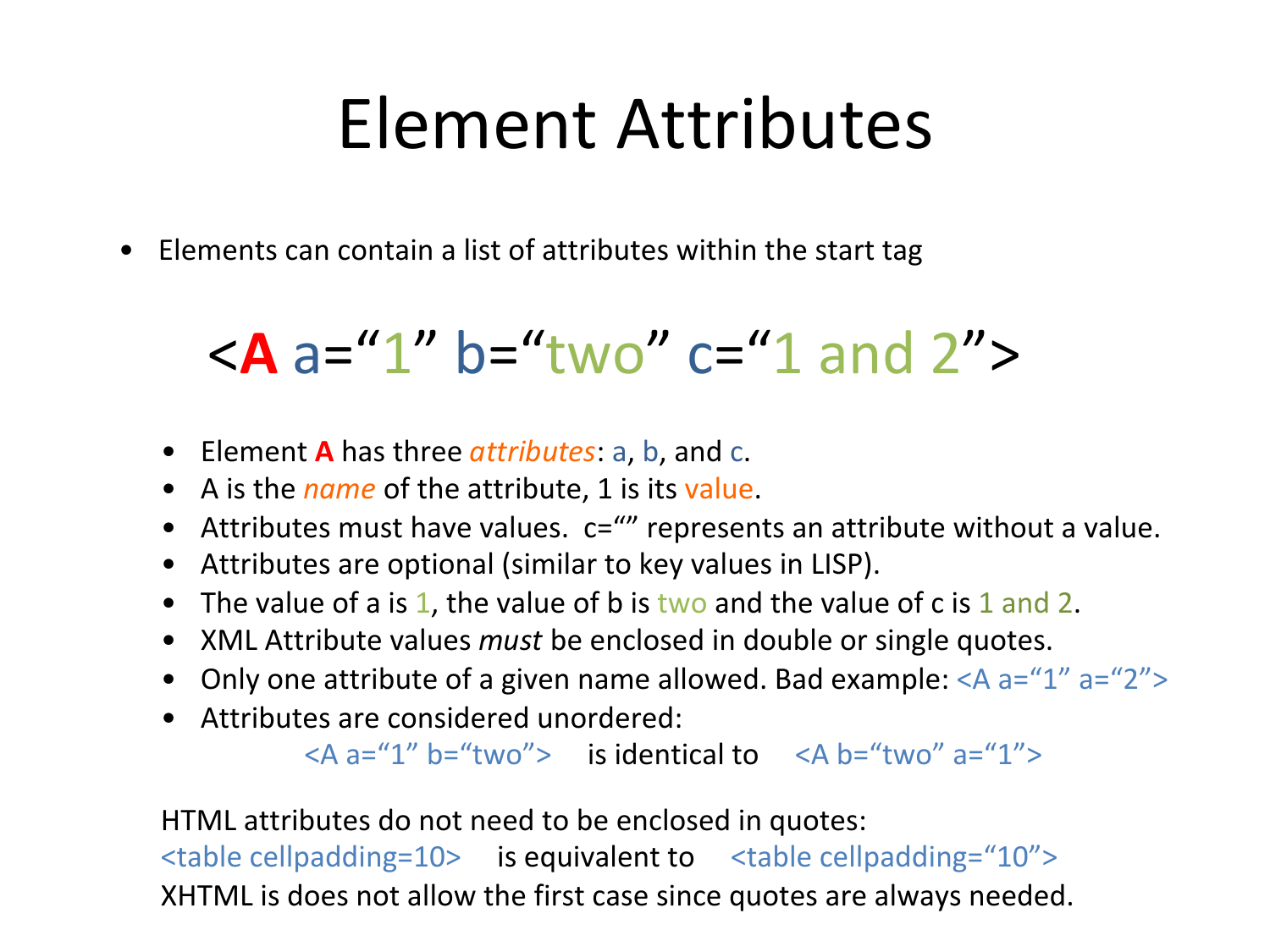#### Elements vs. Attributes

- Elements can contain subelements
- $\bullet$  Attributes cannot contain subattributes
- Two similar (but not identical) ways of expressing the same data:

```
\langle A a="1" b="two" c="1 and 2"/>
<A>	
 <a>1</a><b>two</b>
 <<>1 and 2</lt/<math></A>Informal shorthand for attribute a of
                                     element A (but not in data):
                                                    																								A@a
```
- Attribute a in the first example cannot be expanded later into subattributes
- Element a in the second example can be expanded later to include element contents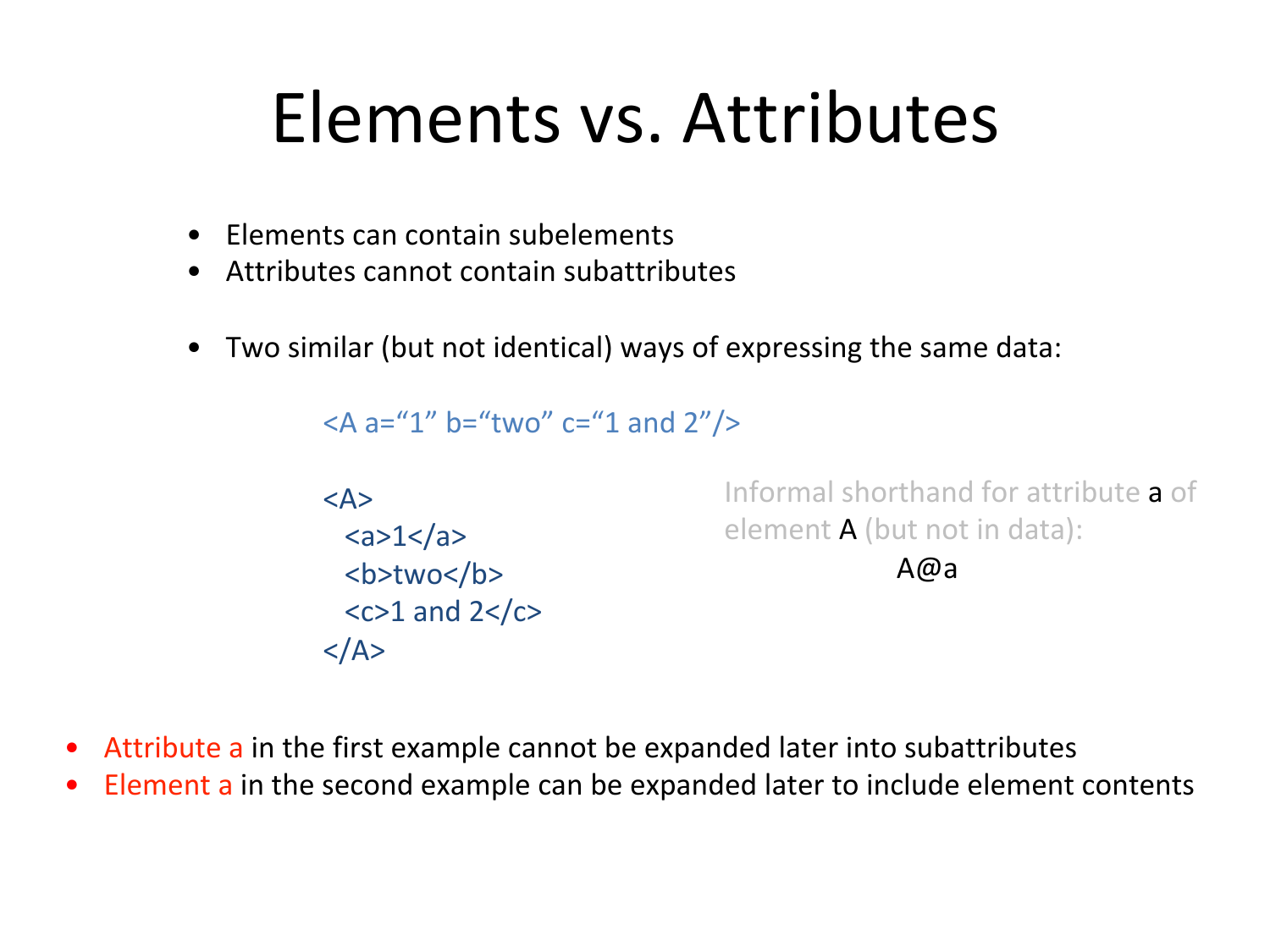## XML for non-tree structured data

• non-tree data can be shoe-horned into XML data structure



DTD: <!ATTLIST B id ID #IMPLIED

- Tree-like portions encoded as XML elements
- Non-tree connections handled by specialized id/idref/idrefs attributes.

<A>  $<$ B idref="e"/>  $<$ C $>$  $\le$  E id="e"/>  $\epsilon$ Fidref="d"/>  $$  $<$ D id="d"> <G>  $<$ H $/$  $$  $$  $$ 

idref IDREF #IMPLIED> • Similar to pointers in C.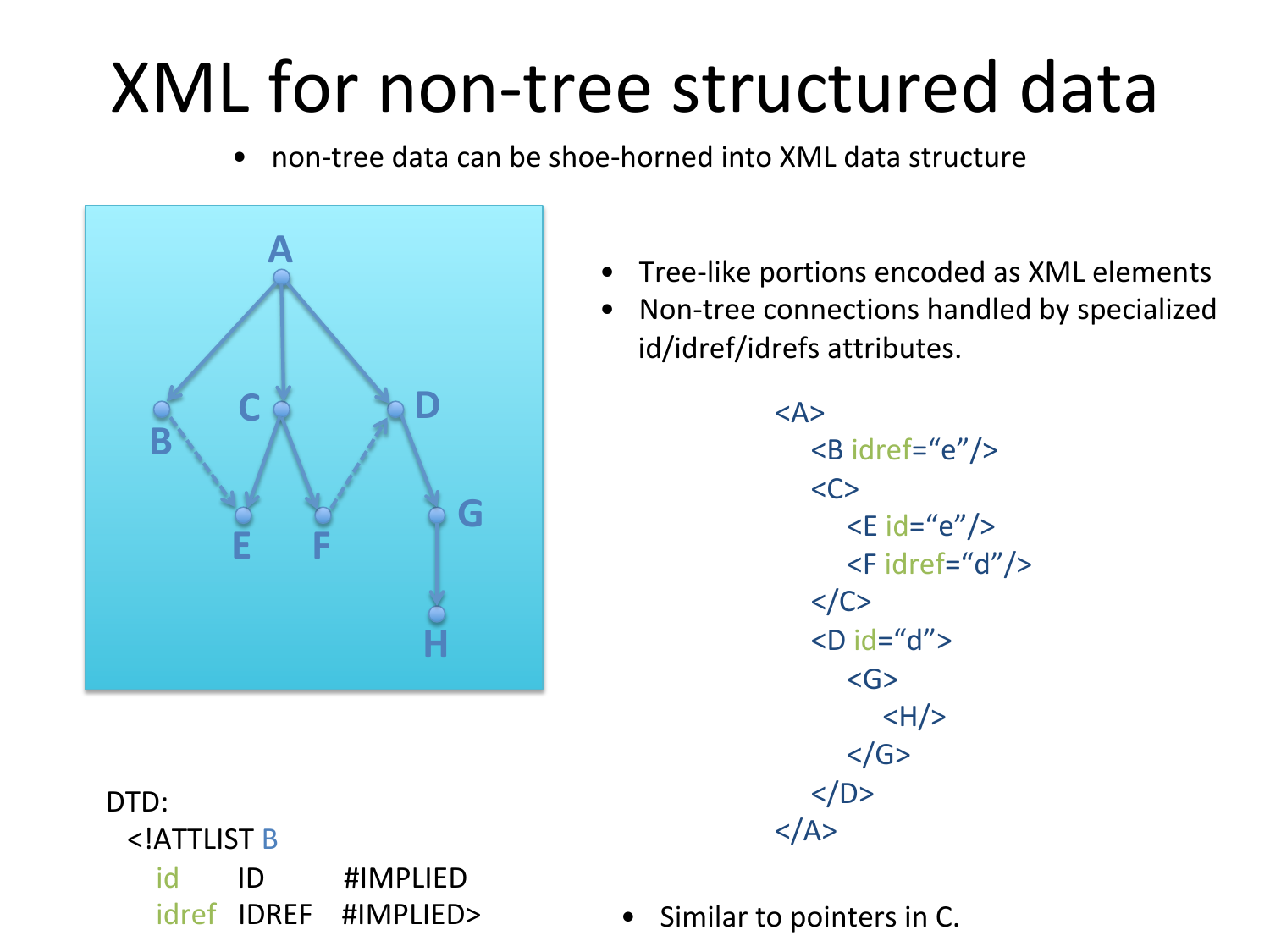#### XML declaration

- Used to indicate that the following data is XML data
- First characters in file must be "<?xml" (see UTF-16 below).

<?xml version="1.0" encoding="UTF-8" standalone="yes"?> 

Three attributes which *must* be in this order (but optional):

 $@version = version of XML being used (1.0 or 1.1).$  $@$  encoding = character set being used in data. (also UTF-16 which requires two endian bytes before opening  $\langle$ ?) \* UTF-8 is backwards compatible with 7-bit ASCII  $*$  UTF-16 is not.  $\omega$ standalone = "yes" if no external definition file, "no" if DTD (Document Type Definition).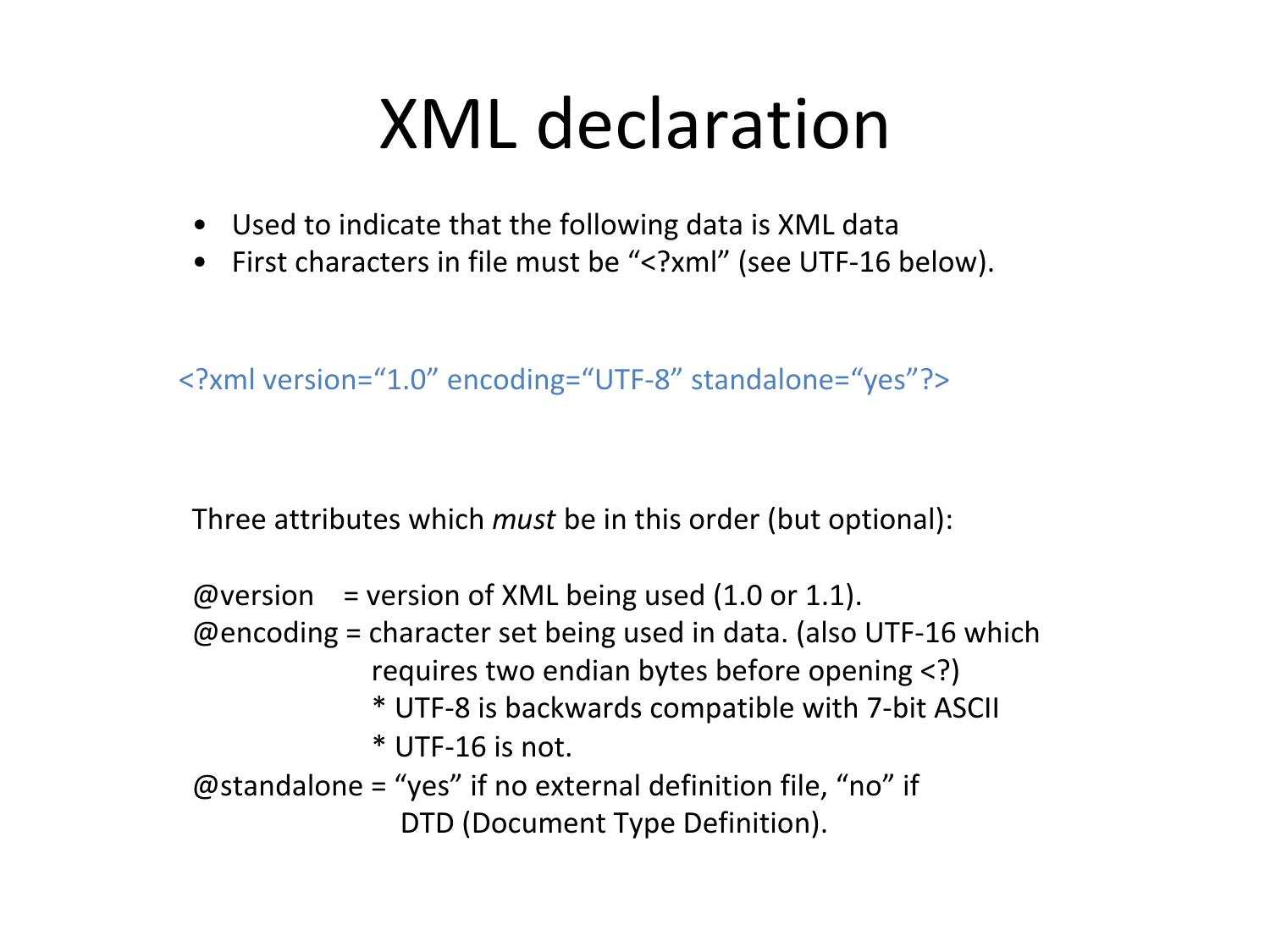### XML complete data file

```
<?xml version="1.0" encoding="UTF-8" standalone="yes"?>
<A>	
   <B idref="e"/>
   <\mathsf{C}\mathsf{>}\le E id="e"/>
      \epsilonFidref="d"/>
   </C<D id="d">
      										<G>	
         <H/</G></D></A>
```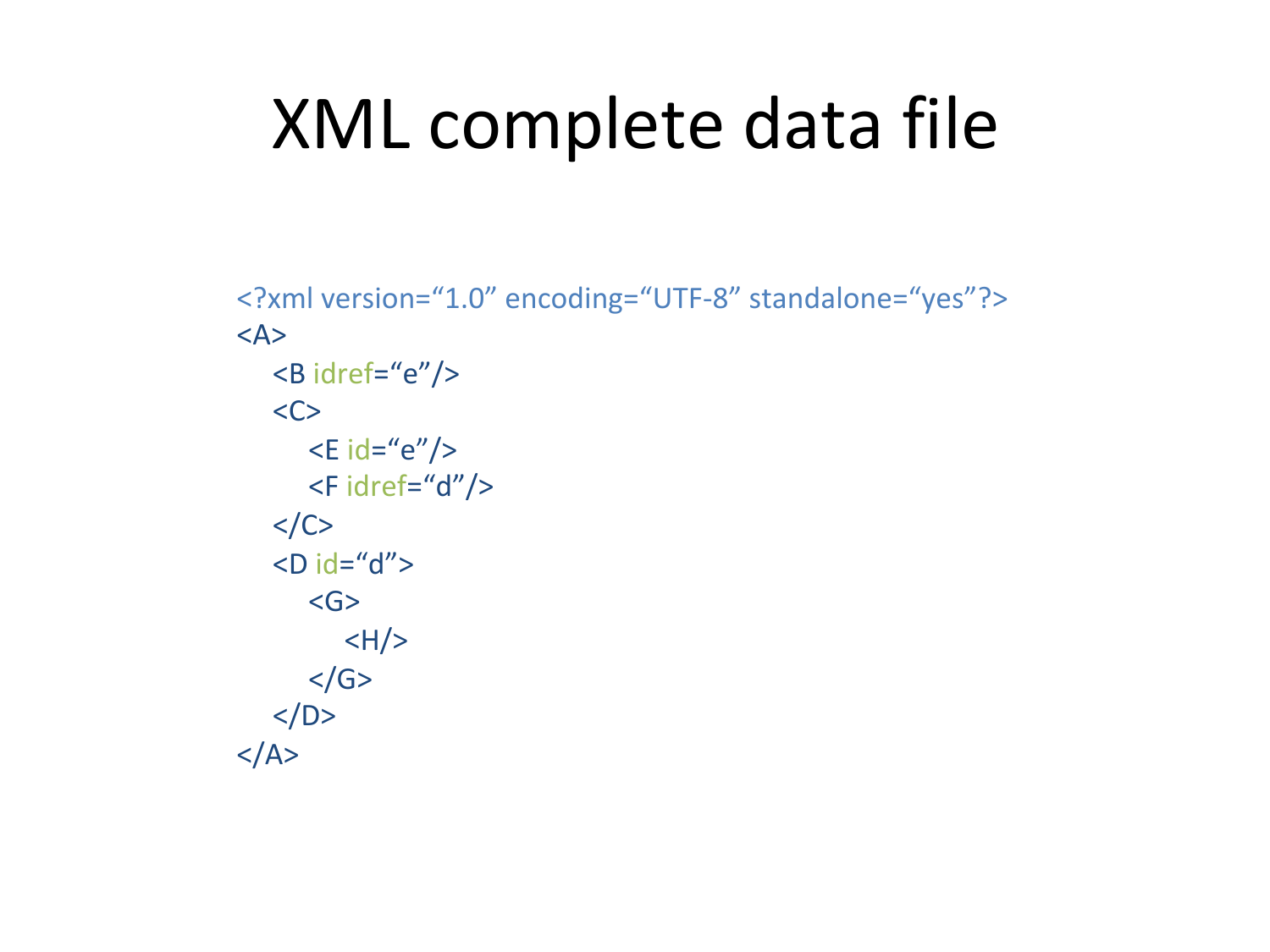#### Even more complete data file

```
<?xml	version="1.0"	encoding="UTF-8"	standalone="yes"?>	
<! DOCTYPE A [
 \le!ELEMENT A (B,C,D)> - - - - - - - - >			<!ELEMENT	C	(E,F)>	
 			<!ELEMENT	D	(G)>	
  				<!ELEMENT	G	(H)>	
  \leq | ATTLIST B idref IDREF #IMPLIED> = \Rightarrow				<!ATTLIST	E	id						ID							#IMPLIED>	
  				<!ATTLIST	D	id						ID							#IMPLIED>	
\geq<A>	
  <B idref="e"/>
  \langle C \rangle\le E id="e"/>
      \epsilonFidref="d"/>
  					</C>	
  <D id="d">
     										<G>	
        \langle H \rangle</GS</D>
</A>Element A can have subelements B, C & D.
                                                    Element B can have an attribute named idref
                                                    which can be set to a value which is the type
                                                    IDREF.
```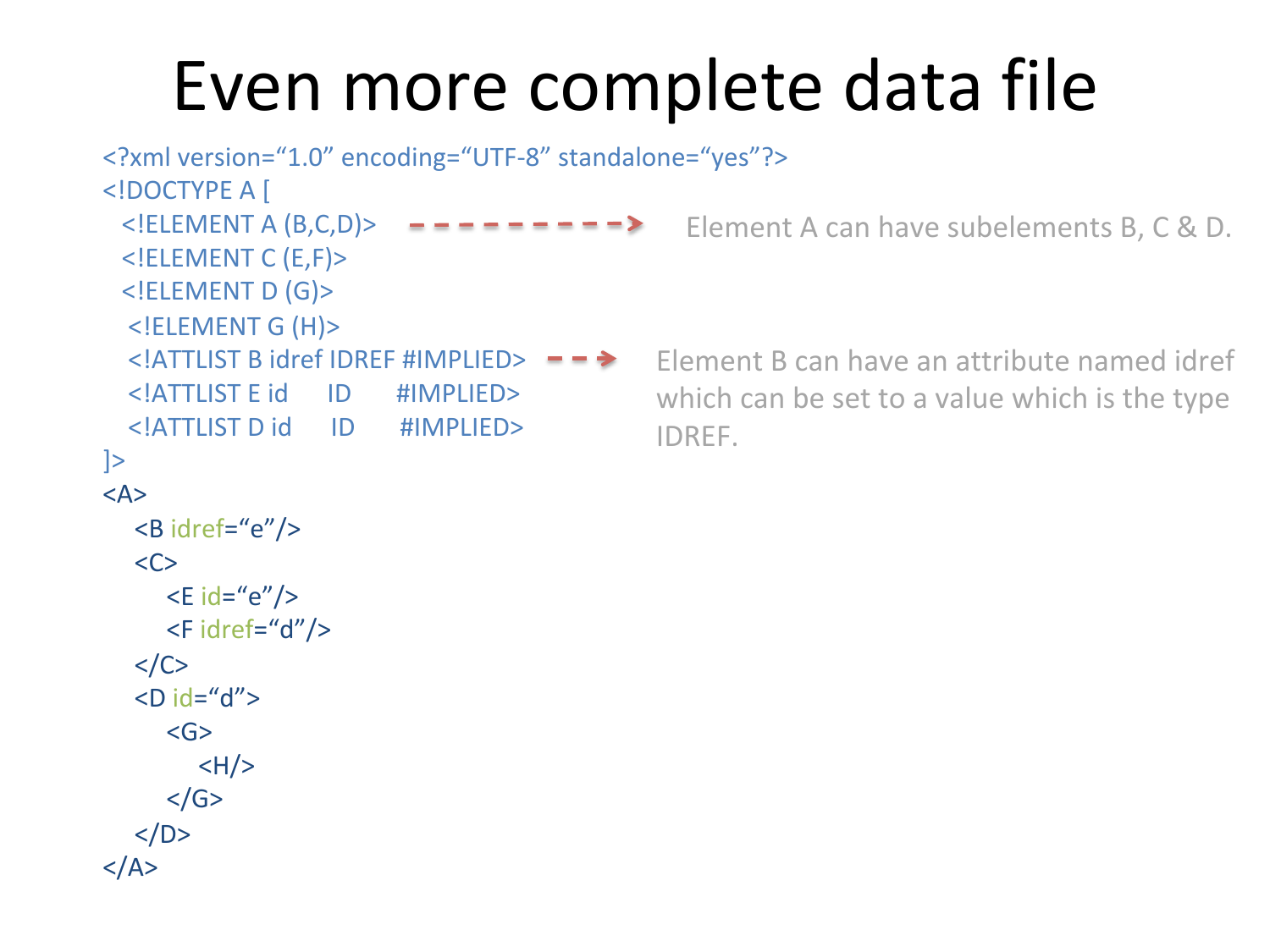#### Data/Structure definition separation

```
<?xml version="1.0" encoding="UTF-8" standalone="yes"?>
    <!DOCTYPE	A	SYSTEM	"tree.dtd">	
    <!DOCTYPE	A	SYSTEM	"http://somewhere.com/tree.dtd">	
    <!DOCTYPE A PUBLIC "-//Owner/Class Description//Language//Version" "tree.dtd">
    <\!\!A\!\!> \leftarrow					<B	idref="e"/>	
       <\mathsf{C}\mathsf{>}\le E id="e"/>
          \epsilonFidref="d"/>
       \langle/C><D id="d">
          										<G>	
             <H/</G></D>
    </A>	
                                        \leq!ELEMENT A (B,C,D)>
                                        			<!ELEMENT	C	(E,F)>	
                                        			<!ELEMENT	D	(G)>	
                                        				<!ELEMENT	G	(H)>	
                                        				<!ATTLIST	B	idref	IDREF	#IMPLIED>	
                                        				<!ATTLIST	E	id						ID							#IMPLIED>	
                                        				<!ATTLIST	D	id						ID							#IMPLIED>	
                                     tree.dtd:	
                                         Formal	Public	Identifier	
or	
or
```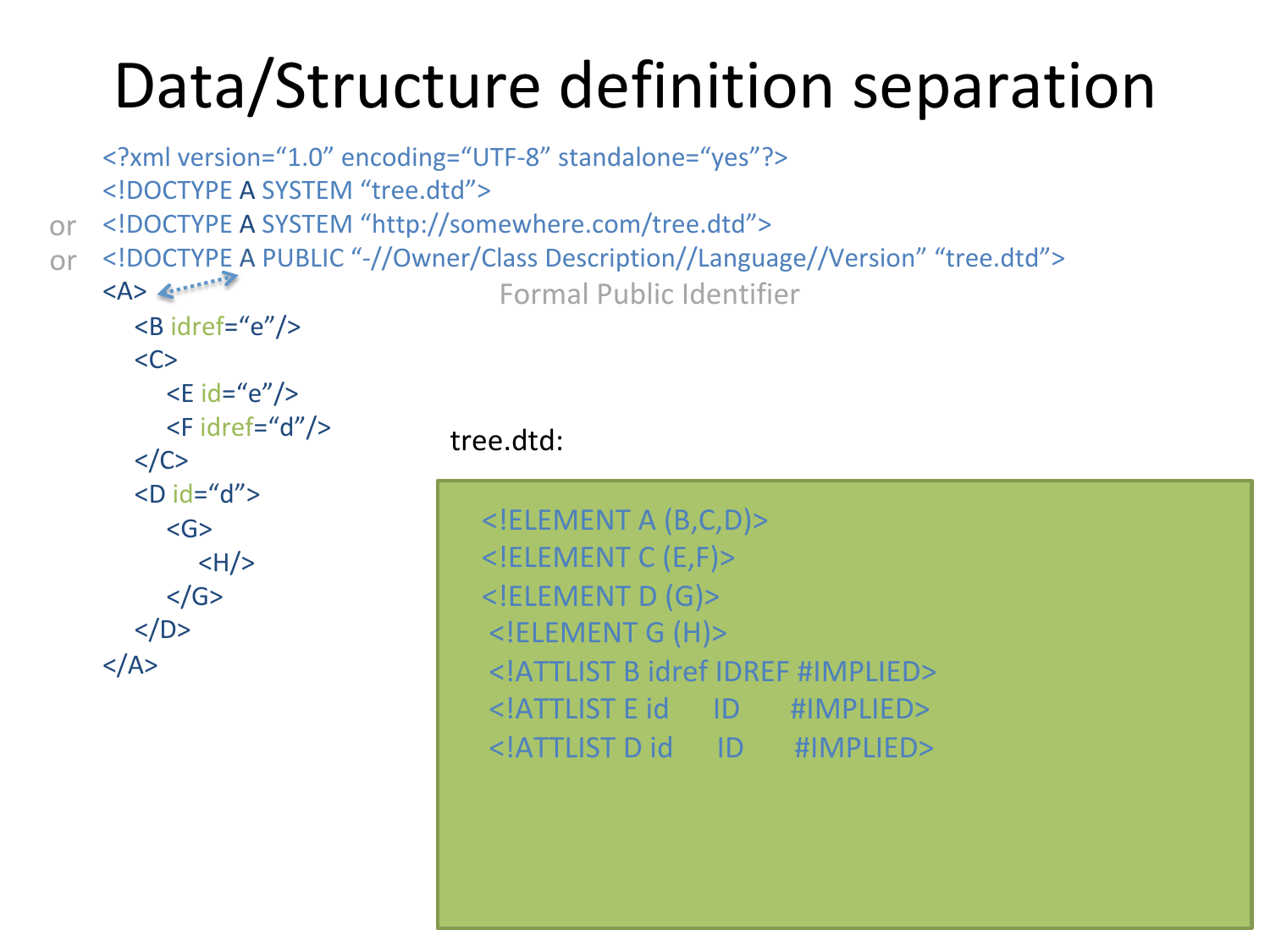#### Data Interchange

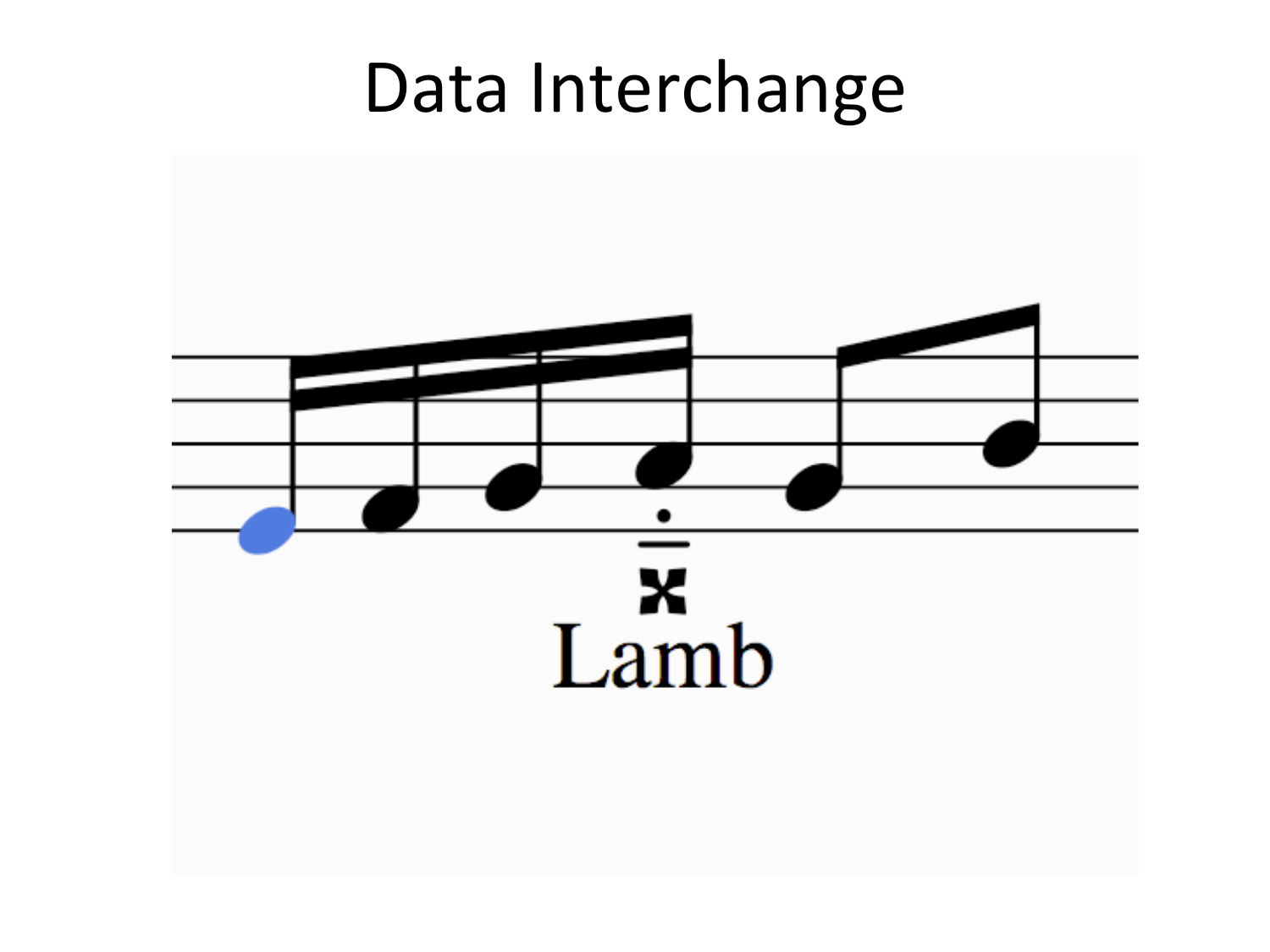#### MusicXML Note parameters

X Lamb

<note default-x="165.98" default-y="-25.00"> <pitch> <step>A</step> <alter>2</alter> <octave>4</octave> </pitch> <duration>1</duration> <voice>1</voice> <type>16th</type> <accidental>double-sharp</accidental> <stem>up</stem> <beam number="1">end</beam> <beam number="2">end</beam> <notations> <articulations> <detached-legato/> </articulations> </notations> <lyric number="1"> <syllabic>single</syllabic> <text>Lamb</text> </lyric> </note> 

Lamb